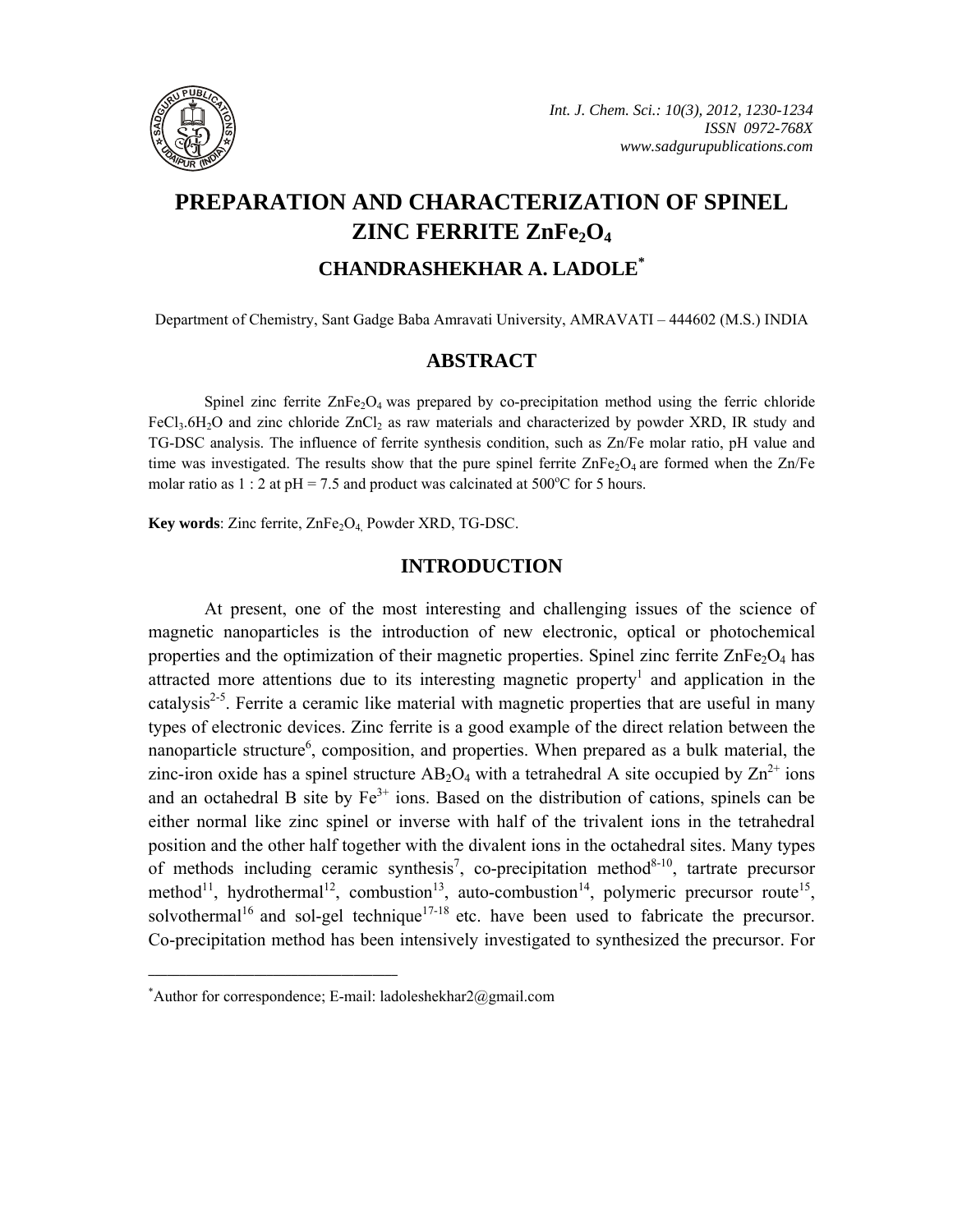example, spinel  $\text{ZnFe}_2\text{O}_4$  could be synthesized at the 650°C for 6 h, which greatly reduce the production  $cost^{19}$ .

Considerable interest has been attracted in current studies due to the large diversity and the practical usefulness of their physical and chemical properties, including humiditysensing, oxygen-sensing, photoelectrical and super-paramagnetic as well as high temperature ceramic properties $20-23$ . Therefore, it was thought of interest to synthesized zinc ferrite and it's characterization.

#### **EXPERIMENTAL**

All the chemicals and solvents were of analytical grade and purchased from commercial sources.

Zinc ferrite powder was prepared by two steps in first step the stoichiometric amount of zinc chloride  $(ZnCl<sub>2</sub>)$  dissolved in distilled water and allowed to react with sodium hydroxide (NaOH) solution dissolved in distilled water with vigorous stirring and in second step a solution of ferric chloride  $FeCl<sub>3</sub>·6H<sub>2</sub>O$  prepared in HCl solution and mixed them and stirred for two hours and further heated for half an hour at 60°C. The mixture was allowed to settle and its pH adjusted to 7.5 with 2N sodium hydroxide solution (NaOH). The product obtained was washed by repeated decantation till free from chloride (Cl<sup>-</sup>) ions and then filtered through a sintered glass crucible and then dried in oven at  $120^{\circ}$ C and then calcinated at 500°C for five hours. The product obtained was characterized by powder XRD, IR-spectroscopy and TG-DSC analysis.

#### **Physical measurements**

Power XRD measurement of the Ferrite was recorded with a Bruker AXS-D8 Advanced model X-ray diffractometer with Cu K $\alpha$  1.5 line ( $\lambda$  = 1.54056 A°) in 2 $\Theta$  range from  $10^{\circ}$  -90°. IR spectra were recorded as KBr pellets on a Perkin-Elmer-1600 FT-IR spectrophotometer. TG-DSC analyses of ferrite were carried out using a SETARAM instrument, Model 92-16.18, on the part of dried gel precursors in the flowing air atmosphere with the heating rate of  $10^{\circ}$ C /min.

## **RESULTS AND DISCUSSION**

#### **Powder XRD analysis**

A typical XRD pattern of the synthesized  $\text{ZnFe}_2\text{O}_4$  nanocrystal as shown in Fig. 1. The  $ZnFe<sub>2</sub>O<sub>4</sub>$  nanoparticles have a degree of crystallinity. The XRD pattern of zinc ferrite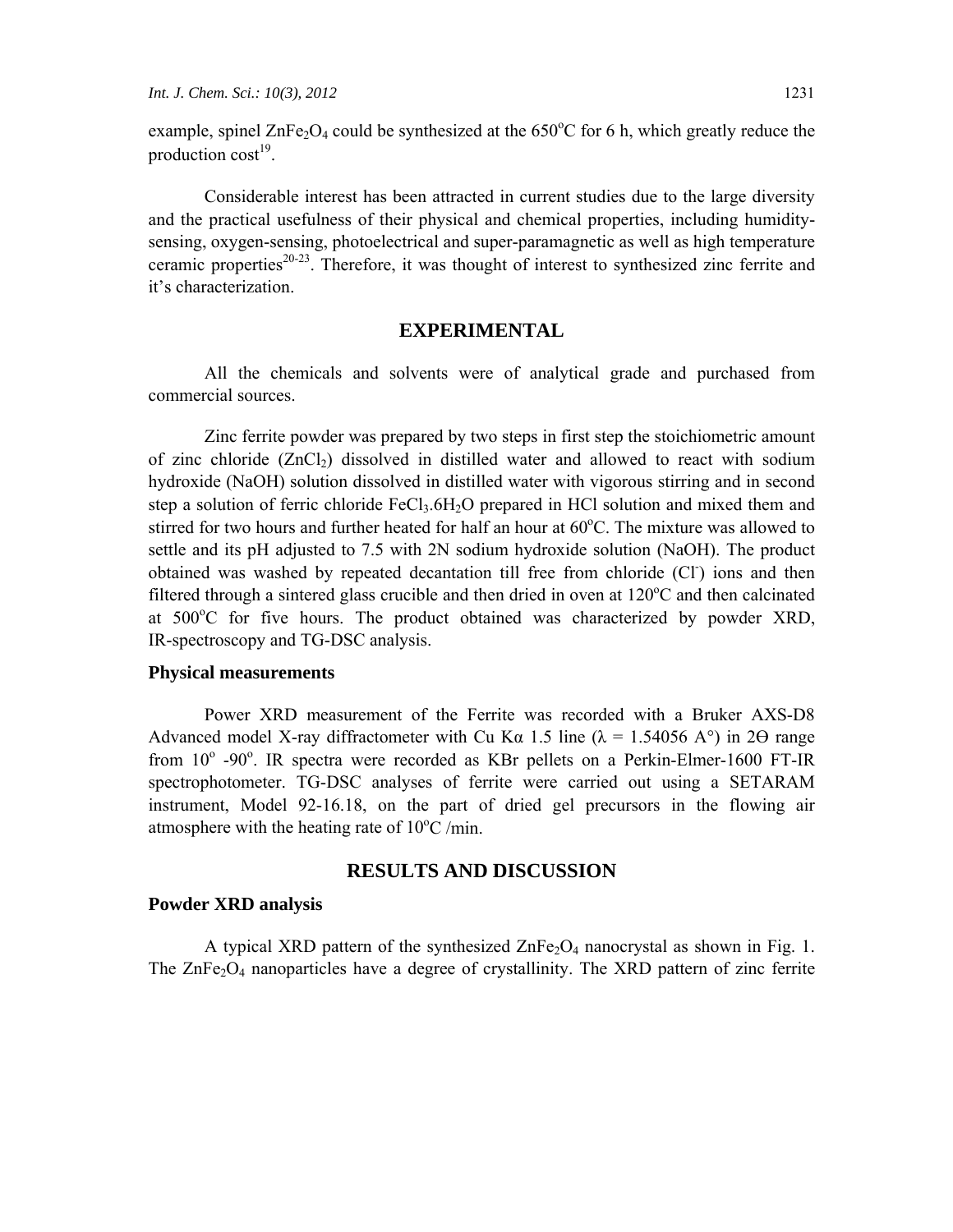prepared by co-precipitation method was match of with those reported by others conforming the cubic structure and formation of tetragonal form is ruled out. The particle size was calculated using Scherer formula. The particle size was found to vary in the range 37.58- 57.52 nm.



Fig. 1: XRD pattern of ZnFe<sub>2</sub>O<sub>4</sub>

#### **FT-IR Analysis**

The IR spectrum of the precursor material, when taken from the oven, shows the typical bands of the support associated to the skeleton of the spinel. It can be observed the most intense band of the spectrum, splitted in 1355 cm<sup>-1</sup> and 880 cm<sup>-1</sup>, due to the stretching of Zn-O-Fe bonds of the tetrahedral building units forming the structure. The wide absorption in the high energy region of the spectrum, centered at  $3501 \text{ cm}^{-1}$ , resulting from -OH stretching, is associated to the vibration of water molecules coordinated to ferrite structure. In addition, the HOH deformation mode of the same bonds is placed in  $1632 \text{ cm}^{-1}$ . It is worth mentioning that in catalysts supported on ferrite, these bands are overlapped with the vibrations belonging to the same species presents in the precursor when it is taken from the oven. The broadening of the  $3451 \text{ cm}^{-1}$  band towards lower frequencies may be due to the formation of H bridges in the precursor, which subsequently disappear with the thermal treatment.

After the thermal treatment at  $150^{\circ}$ C the main absorption attributed to the complex have disappeared and only one weak band is observed at  $1465 \text{ cm}^{-1}$  indicating the complete thermal degradation of the precursor. The IR spectra of the samples do not show significant changes in the thermal range between  $400-700^{\circ}$ C, except for the modifications that are observed in the stretching band –OH, in the high energy region of the spectra.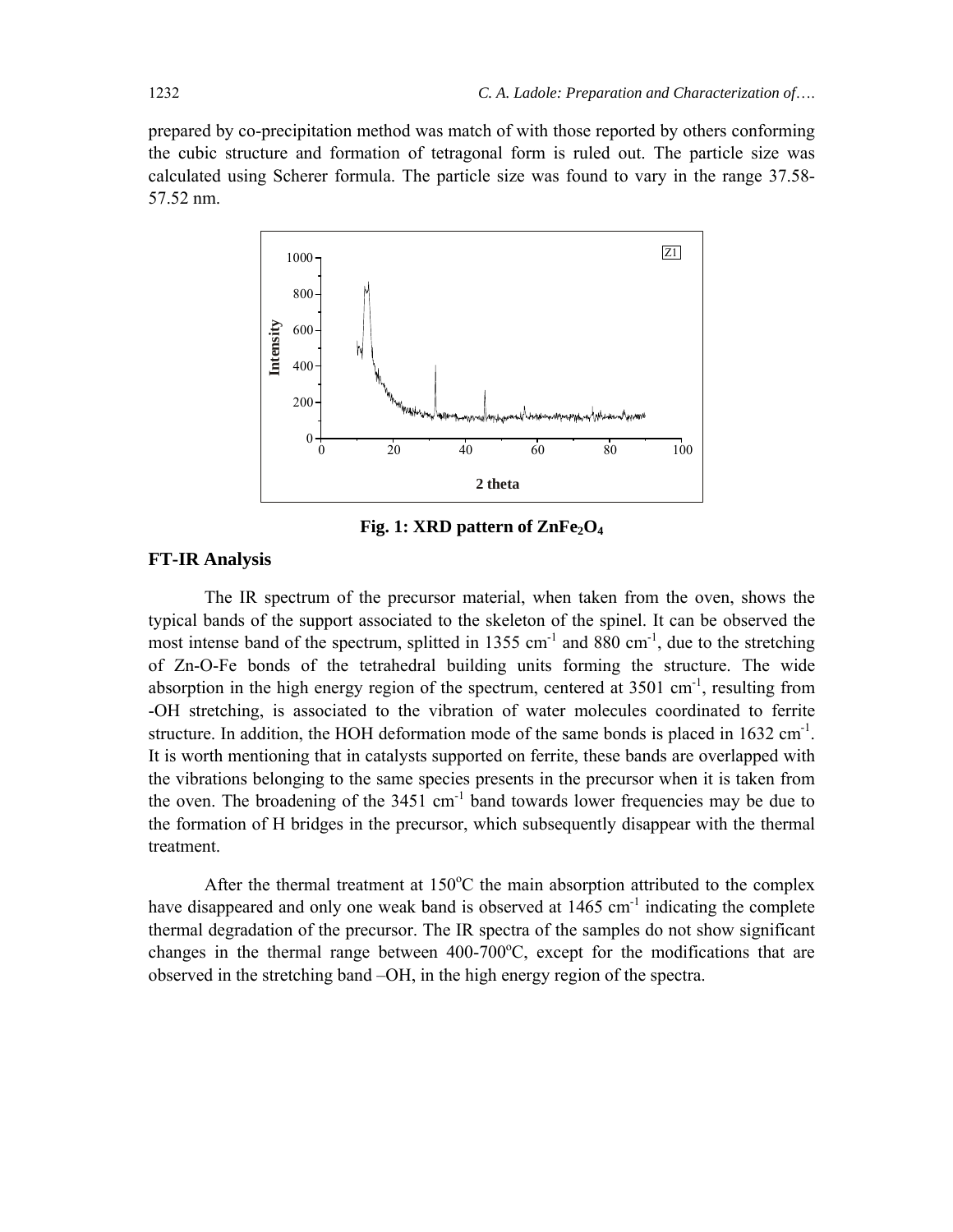#### **TG-DSC Analysis**

TG-DSC Analysis of zinc ferrite was done. In TG-DSC analysis of ferrite shows Fe, Zn and O elements identified. During heating chemical change of zinc ferrite is take place. From the DSC curve two endothermic peaks appear near  $76^{\circ}$ C and  $130^{\circ}$ C which are caused due to desorption of water <sup>24</sup>. While rapid decrease of TG-curve with a weight loss of 8-10% is observed. One exothermic peak between  $160^{\circ}$ C and  $570^{\circ}$ C is observed with weight loss of 19.12% which is caused by decomposition of Fe and Zn hydroxides. Also one tiny exothermic peak appearing near 870°C almost without any weight loss this due to formation of zinc oxide $^{25}$ .

## **CONCLUSION**

The spinel ferrite can be obtained by co-precipitation method using zinc chloride and ferric chloride as a raw materials. The result shows that the spinel zinc ferrite  $\text{ZnFe}_2\text{O}_4$  are formed when molar ratio  $\text{Zn/Fe}$  is 1 : 2 at pH = 7.5 and the product obtained by calcinateing at 500°C for five hours which greatly reduce the production cost.

## **ACKNOWLEDGMENT**

The author is thankful to Sant Gadge Baba Amravati University, Amravati for providing research facilities and encouragement.

#### **REFERENCES**

- 1. C. Yao, Q. Zeng, G. F. Goya, T. Torres, J. Liu, H. Wu, M. Ge and J. Z. Jiang, J. Phys. Chem., **111**, 12274 (2007).
- 2. Y. Chung, Y. Kwon, T. Kim, S. Lee and S. Hoon, Catal. Lett., **131**, 579 (2009).
- 3. J. Wolska, K. Przepiera, H. Grabowska, A. Przepiera, M. Jablonski and R. Klimkiewicz, Res. Chem. Intermed., **34(1)**, 43 (2008).
- 4. R. Klimkiewicz, J. Wolska, A. Przepiera, K. Przepiera, M. Jabłonski and S. Lenart, Mater. Res. Bull., **44**, 15 (2009).
- 5. H. Lee, J. Jung, H. Kim, Y. Chung, T. Kim, S. Lee, S. Oh, Y. Kim and I. K. Song, Catal. Lett., **122**, 281 (2008).
- 6. Y. Li, R. Yi, A. Yan, L. Deng, K. Zhou and X. Liu, Solid State Sci., **11**, 1319 (2009).
- 7. C. N. Chinnasamy, A. Narayanasamy and N. Ponpandian, J. Phy. Cond. Matter., **12**, 7795 (2000).